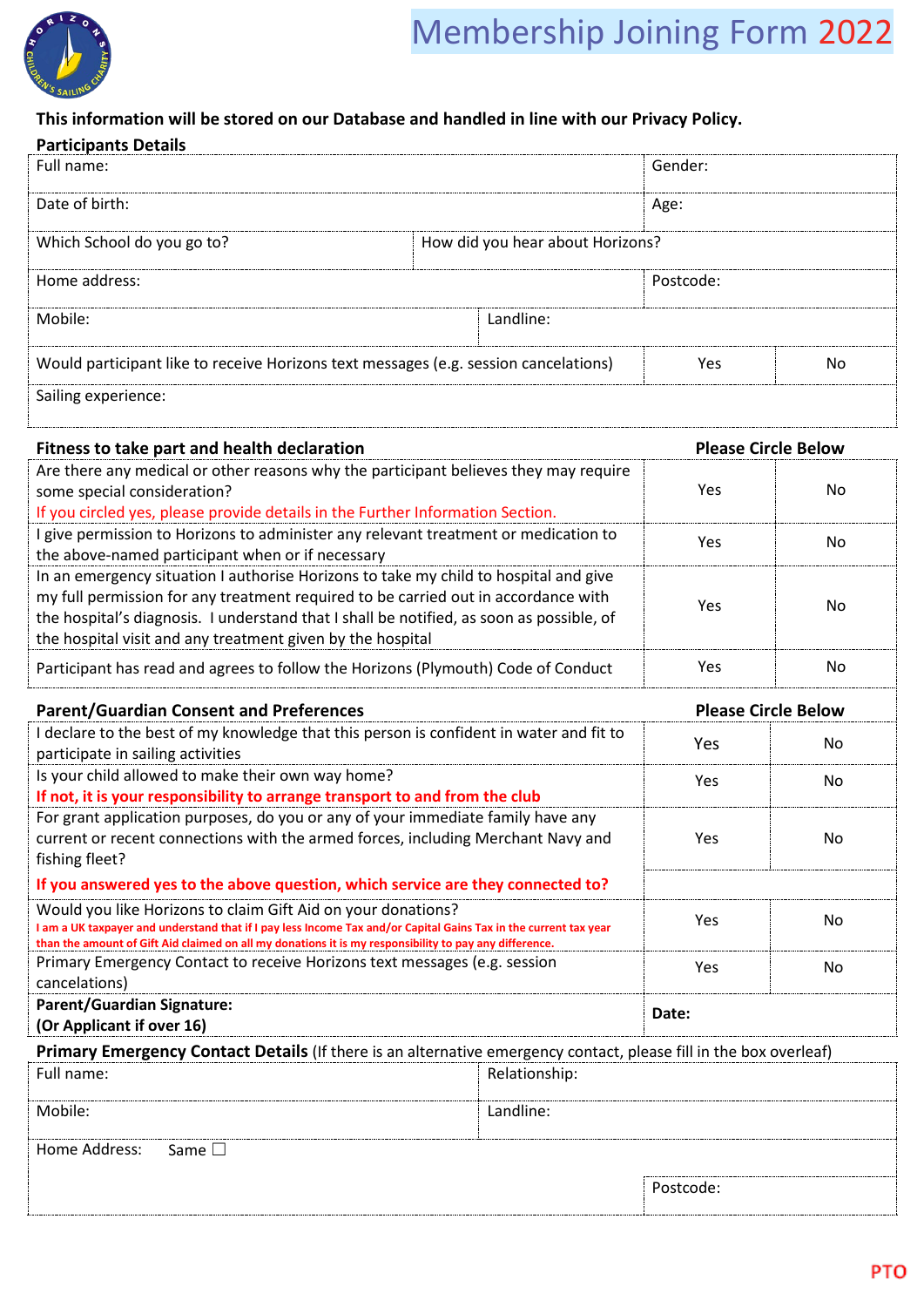# Membership Joining Form <sup>2022</sup>



#### **Use of Images**

Horizons activities may be photographed, filmed or otherwise recorded. This material is intended to be used for recording events and promoting or publicising our activities.

Children will often appear in these images, which may appear in local or national newspapers, or on televised news. Also Imagery may also appear in our brochures, printed publications, on social media or on project display boards.

If we use images of individual children, we will not use the full name of that child in the accompanying text or photo caption. If we name a child in the text, we will not use a photograph of that child to accompany the article. We will not use the personal details or full names (which means first name and surname) of any child in a photographic image or video, on social media, in our brochure or in any of our other printed publications without the consent of the parent/guardian and the child.

We need your permission before we can photograph or make any recordings of your child for these purposes. After reading the notes below **please circle your answer** to indicate your preferences.

### **Preferences**

| May we use your child's photograph in brochures and other printed publications for<br>promotional purposes or on project display boards? | YAS |  |
|------------------------------------------------------------------------------------------------------------------------------------------|-----|--|
| May we use your child's image (video & photograph) on our website/social media page?                                                     | Yes |  |
| May we record your child's image on video?                                                                                               | YA  |  |
| Are you happy for your child to appear in the media e.g. newspapers?                                                                     |     |  |

#### **Please note:**

If you have indicated NO to any of the boxes above, this does not affect your child's ability to sail with Horizons. Whenever photography is being taken will we do our best to ensure your child is clear of the shot (there will be ample warning).

If however, you believe your child has been captured by any of these mediums, please inform the photographer or a course instructor.

If you later wish to withdraw your agreement, please contact us and we will do our best to remove any images as soon as is practical. Please be aware that if the image is any printed material we may not be able to remove it until we use existing stock and produce an updated version.

### **Declaration**

I have read and understood the conditions of this form and have indicated my preferences. By agreeing to images being used, you agree to assign any copyright or any other right of ownership of these images to Horizons.

| Parent/Guardian Signature: | Date |
|----------------------------|------|
| (Or Applicant if over 16)  |      |

#### **Secondary Emergency Contact Details** (Someone we can contact if Primary contact is unavailable)

| Full name:                   | Relationship: |
|------------------------------|---------------|
| Mobile:                      | Landline:     |
| Home Address:<br>Same $\Box$ |               |
|                              | Postcode:     |